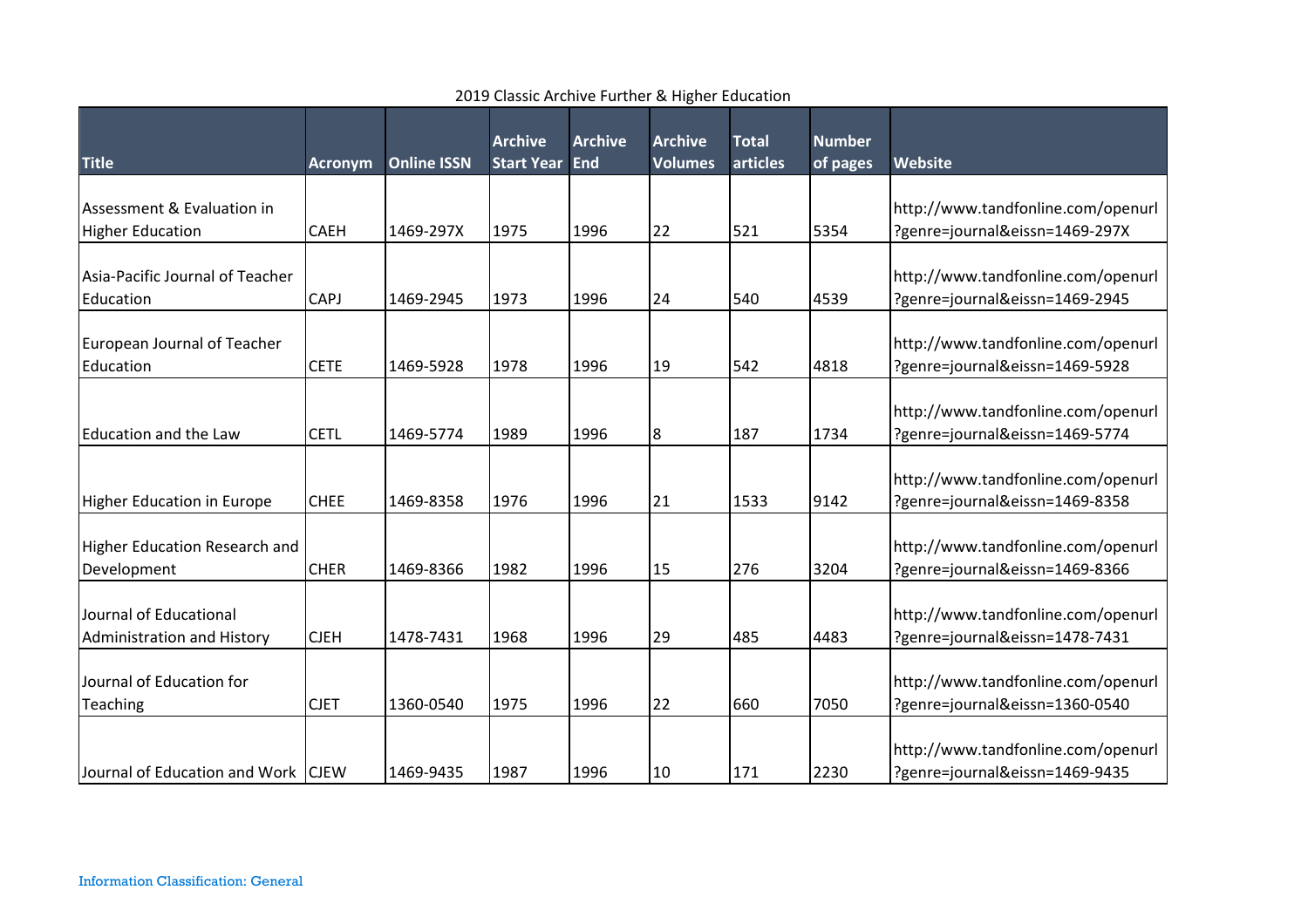| Journal of Further and Higher<br>Education                  | <b>CJFH</b> | 1469-9486 | 1977 | 1996 | 20             | 716 | 7823 | http://www.tandfonline.com/openurl<br>?genre=journal&eissn=1469-9486 |
|-------------------------------------------------------------|-------------|-----------|------|------|----------------|-----|------|----------------------------------------------------------------------|
| Journal of Higher Education<br><b>Policy and Management</b> | <b>CJHE</b> | 1469-9508 | 1979 | 1996 | 18             | 337 | 3233 | http://www.tandfonline.com/openurl<br>?genre=journal&eissn=1469-9508 |
| Mentoring & Tutoring:<br>Partnership in Learning            | <b>CMET</b> | 1469-9745 | 1993 | 1996 | 4              | 111 | 653  | http://www.tandfonline.com/openurl<br>?genre=journal&eissn=1469-9745 |
| Quality in Higher Education                                 | <b>CQHE</b> | 1470-1081 | 1995 | 1996 | $\overline{2}$ | 50  | 496  | http://www.tandfonline.com/openurl<br>?genre=journal&eissn=1470-1081 |
| Studies in Continuing Education CSCE                        |             | 1470-126X | 1978 | 1996 | 19             | 180 | 2148 | http://www.tandfonline.com/openurl<br>?genre=journal&eissn=1470-126X |
| <b>Studies in Higher Education</b>                          | <b>CSHE</b> | 1470-174X | 1976 | 1996 | 21             | 573 | 5893 | http://www.tandfonline.com/openurl<br>?genre=journal&eissn=1470-174X |
| School Leadership &<br>Management                           | <b>CSLM</b> | 1364-2626 | 1981 | 1996 | 16             | 584 | 5508 | http://www.tandfonline.com/openurl<br>?genre=journal&eissn=1364-2626 |
| Teachers and Teaching: Theory<br>and Practice               | <b>CTAT</b> | 1470-1278 | 1995 | 1996 | $\overline{2}$ | 41  | 615  | http://www.tandfonline.com/openurl<br>?genre=journal&eissn=1470-1278 |
| <b>Teaching Education</b>                                   | <b>CTED</b> | 1470-1286 | 1987 | 1996 | 10             | 383 | 2345 | http://www.tandfonline.com/openurl<br>?genre=journal&eissn=1470-1286 |
| Teaching in Higher Education                                | <b>CTHE</b> | 1470-1294 | 1996 | 1996 | 1              | 34  | 361  | http://www.tandfonline.com/openurl<br>?genre=journal&eissn=1470-1294 |
| Teaching and Learning in<br>Medicine                        | <b>HTLM</b> | 1532-8015 | 1989 | 1996 | 8              | 435 | 2018 | http://www.tandfonline.com/openurl<br>?genre=journal&eissn=1532-8015 |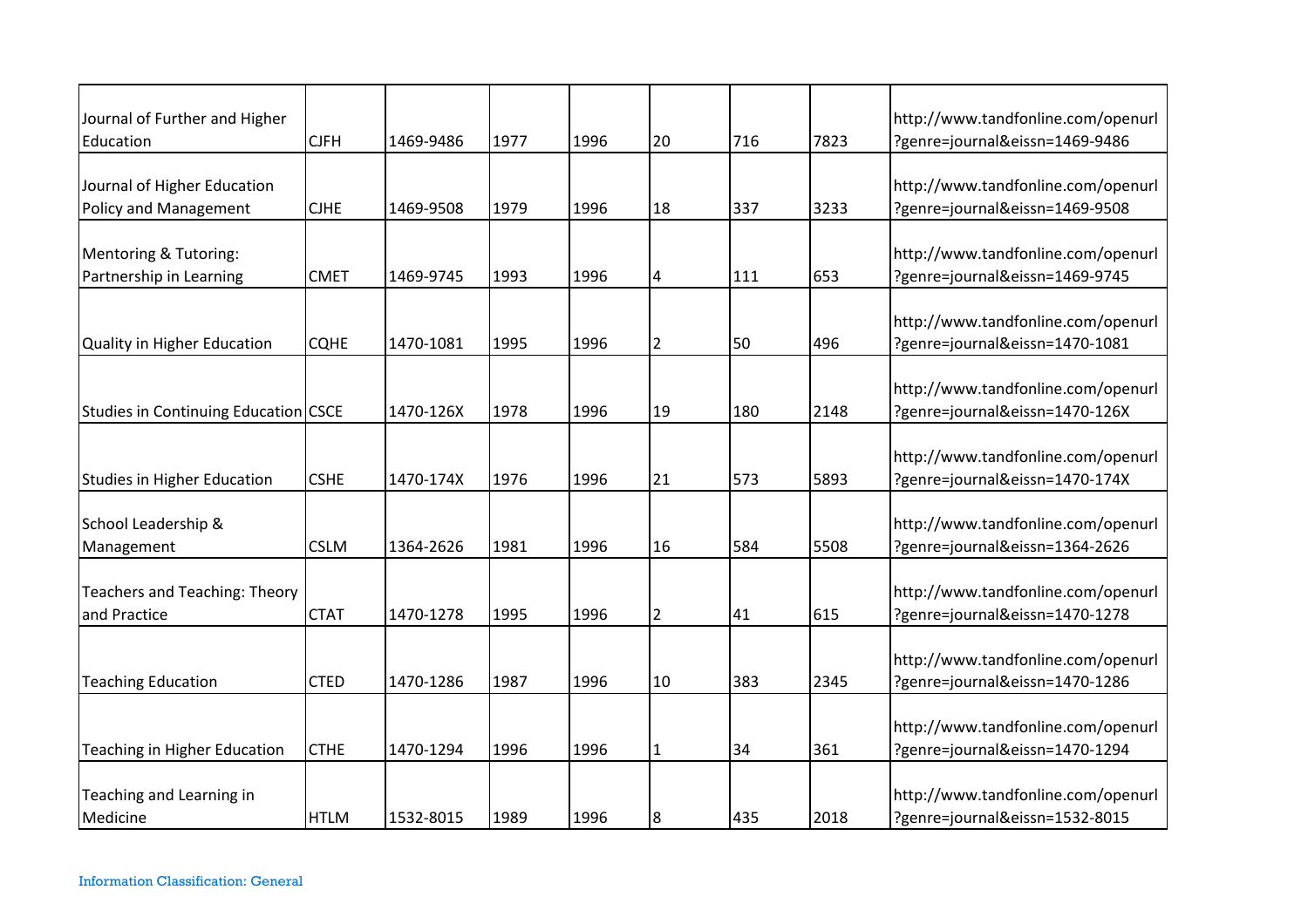| School Effectiveness and                                    |             |           |      |      |                |      |       | http://www.tandfonline.com/openurl                                   |
|-------------------------------------------------------------|-------------|-----------|------|------|----------------|------|-------|----------------------------------------------------------------------|
| School Improvement                                          | <b>NSES</b> | 1744-5124 | 1990 | 1996 | $\overline{7}$ | 160  | 2431  | ?genre=journal&eissn=1744-5124                                       |
| Curriculum Journal                                          | <b>RCJO</b> | 1469-3704 | 1990 | 1996 | 17             | 223  | 2616  | http://www.tandfonline.com/openurl<br>?genre=journal&eissn=1469-3704 |
| <b>Educational Action Research</b>                          | <b>REAC</b> | 1747-5074 | 1993 | 1996 | 4              | 131  | 1614  | http://www.tandfonline.com/openurl<br>?genre=journal&eissn=1747-5074 |
| Innovations in Education &<br><b>Teaching International</b> | <b>RIIE</b> | 1470-3300 | 1964 | 1996 | 33             | 1556 | 10594 | http://www.tandfonline.com/openurl<br>?genre=journal&eissn=1470-3300 |
| International Journal for<br>Academic Development           | <b>RIJA</b> | 1470-1324 | 1996 | 1996 | $\mathbf{1}$   | 24   | 191   | http://www.tandfonline.com/openurl<br>?genre=journal&eissn=1470-1324 |
| Professional Development in<br>Education                    | <b>RJIE</b> | 1941-5265 | 1974 | 1996 | 23             | 783  | 4946  | http://www.tandfonline.com/openurl<br>?genre=journal&eissn=1941-5265 |
| Journal of Vocational Education<br>and Training             | <b>RJVE</b> | 1747-5090 | 1948 | 1996 | 49             | 1052 | 8245  | http://www.tandfonline.com/openurl<br>?genre=journal&eissn=1747-5090 |
| Research in Post-Compulsory<br>Education                    | <b>RPCE</b> | 1747-5112 | 1996 | 1996 | $\overline{1}$ | 28   | 366   | http://www.tandfonline.com/openurl<br>?genre=journal&eissn=1747-5112 |
| Journal of Curriculum Studies                               | <b>TCUS</b> | 1366-5839 | 1968 | 1996 | 29             | 1038 | 11497 | http://www.tandfonline.com/openurl<br>?genre=journal&eissn=1366-5839 |
| Journal of Education Policy                                 | <b>TEDP</b> | 1464-5106 | 1986 | 1996 | 11             | 504  | 5909  | http://www.tandfonline.com/openurl<br>?genre=journal&eissn=1464-5106 |
| International Journal of<br><b>Lifelong Education</b>       | <b>TLED</b> | 1464-519X | 1982 | 1996 | 15             | 529  | 5639  | http://www.tandfonline.com/openurl<br>?genre=journal&eissn=1464-519X |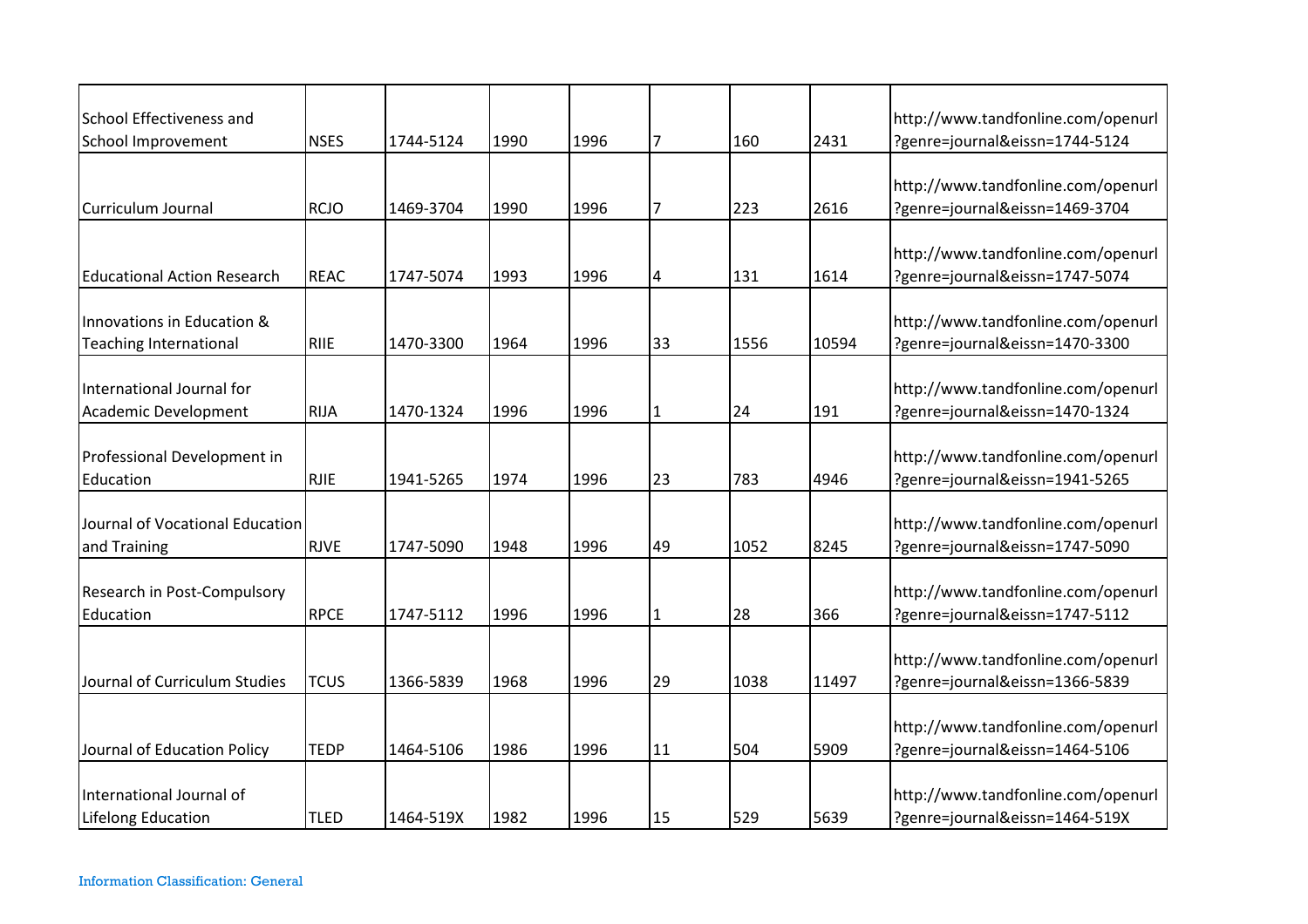| Journal of Student Affairs<br><b>Research and Practice</b> | <b>UARP</b> | 1949-6605 | 1963 | 1996 | 34 | 1637 | 8995  | http://www.tandfonline.com/openurl<br>?genre=journal&eissn=1949-6605 |
|------------------------------------------------------------|-------------|-----------|------|------|----|------|-------|----------------------------------------------------------------------|
|                                                            |             |           |      |      |    |      |       |                                                                      |
|                                                            |             |           |      |      |    |      |       | http://www.tandfonline.com/openurl                                   |
| <b>Action in Teacher Education</b>                         | <b>UATE</b> | 2158-6098 | 1978 | 1996 | 19 | 852  | 5077  | ?genre=journal&eissn=2158-6098                                       |
|                                                            |             |           |      |      |    |      |       |                                                                      |
| Community College Journal of                               |             |           |      |      |    |      |       | http://www.tandfonline.com/openurl                                   |
| Research & Practice                                        | <b>UCIC</b> | 1521-0413 | 1976 | 1996 | 21 | 775  | 8072  | ?genre=journal&eissn=1521-0413                                       |
| Journal of College Reading and                             |             |           |      |      |    |      |       | http://www.tandfonline.com/openurl                                   |
| Learning                                                   | <b>UCRL</b> | 2332-7413 | 1971 | 1996 | 26 | 632  | 3978  | ?genre=journal&eissn=2332-7413                                       |
|                                                            |             |           |      |      |    |      |       |                                                                      |
| The Journal of Continuing                                  |             |           |      |      |    |      |       | http://www.tandfonline.com/openurl                                   |
| <b>Higher Education</b>                                    | <b>UJCH</b> | 1948-4801 | 1979 | 1996 | 18 | 701  | 2485  | ?genre=journal&eissn=1948-4801                                       |
|                                                            |             |           |      |      |    |      |       |                                                                      |
| Journal of Early Childhood                                 |             |           |      |      |    |      |       | http://www.tandfonline.com/openurl                                   |
| <b>Teacher Education</b>                                   | <b>UJEC</b> | 1745-5642 | 1993 | 1996 | 4  | 248  | 1060  | ?genre=journal&eissn=1745-5642                                       |
|                                                            |             |           |      |      |    |      |       | http://www.tandfonline.com/openurl                                   |
| Kappa Delta Pi Record                                      | <b>UKDR</b> | 2163-1611 | 1964 | 1996 | 33 | 1641 | 4320  | ?genre=journal&eissn=2163-1611                                       |
|                                                            |             |           |      |      |    |      |       |                                                                      |
|                                                            |             |           |      |      |    |      |       | http://www.tandfonline.com/openurl                                   |
| The Teacher Educator                                       | <b>UTTE</b> | 1938-8101 | 1967 | 1996 | 30 | 781  | 4298  | ?genre=journal&eissn=1938-8101                                       |
|                                                            |             |           |      |      |    |      |       |                                                                      |
| Change: The Magazine of                                    |             |           |      |      |    |      |       | http://www.tandfonline.com/openurl                                   |
| <b>Higher Learning</b>                                     | <b>VCHN</b> | 9999-0007 | 1969 | 1996 | 28 | 3568 | 13351 | ?genre=journal&eissn=9999-0007                                       |
|                                                            |             |           |      |      |    |      |       |                                                                      |
|                                                            |             |           |      |      |    |      |       | http://www.tandfonline.com/openurl                                   |
| <b>College Teaching</b>                                    | <b>VCOL</b> | 9999-0008 | 1953 | 1996 | 44 | 542  | 1845  | ?genre=journal&eissn=9999-0008                                       |
|                                                            |             |           |      |      |    |      |       |                                                                      |
| The Journal of Economic                                    |             |           |      |      |    |      |       | http://www.tandfonline.com/openurl                                   |
| Education                                                  | <b>VECE</b> | 9999-0011 | 1969 | 1996 | 28 | 883  | 6720  | ?genre=journal&eissn=9999-0011                                       |